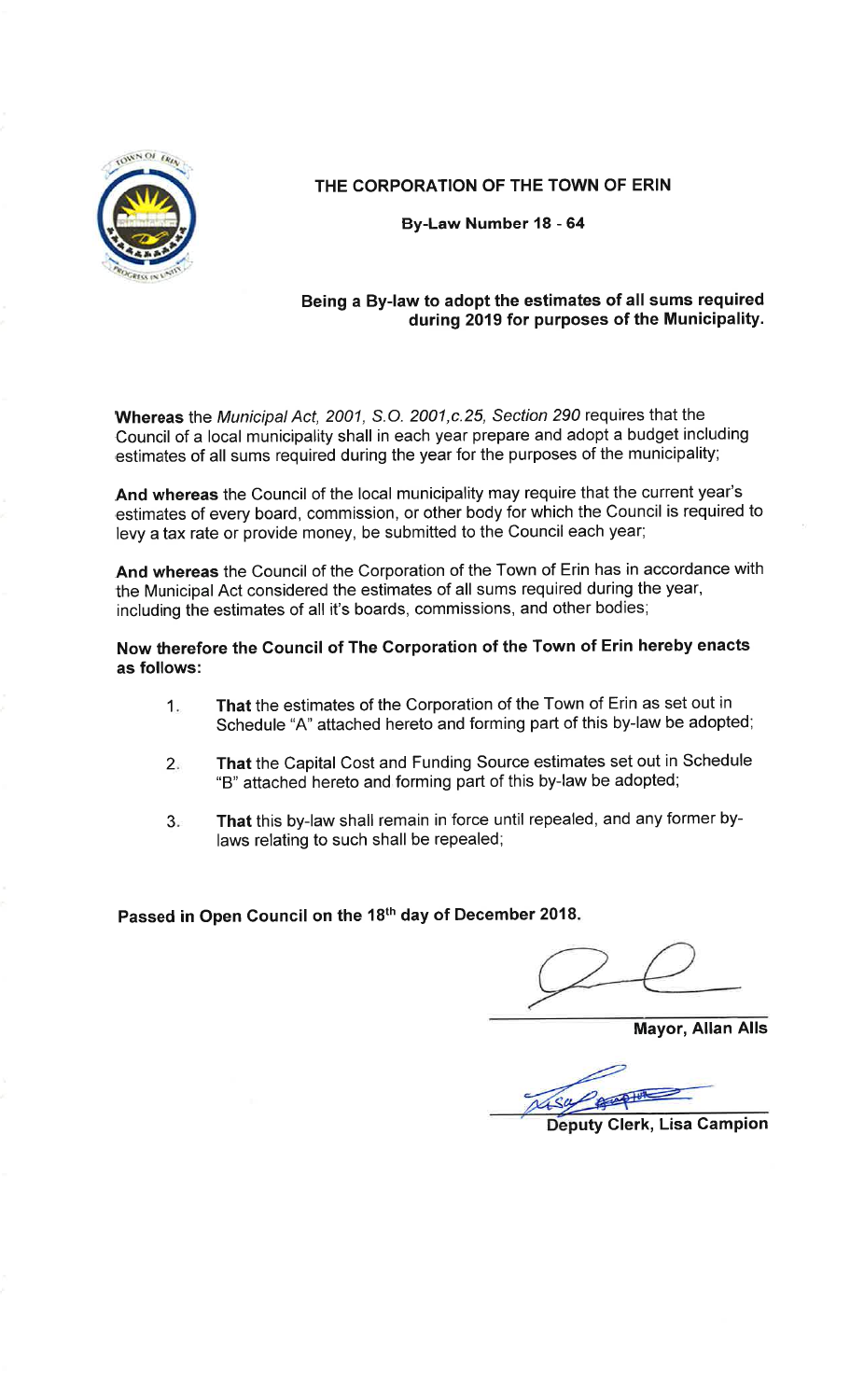

#### **FINAL DRAFT OPERATING BUDGET ‐ 2019 and 2020 to 2022 Forecasts by Programs**

|                                        |                     | 2018 Budget     |             |                     | 2019 Budget     |             |                     | 2020 Forecast   |               |              | 2021 Forecast   |               |                     | 2022 Forecast   |               |
|----------------------------------------|---------------------|-----------------|-------------|---------------------|-----------------|-------------|---------------------|-----------------|---------------|--------------|-----------------|---------------|---------------------|-----------------|---------------|
|                                        | <b>Expenditures</b> | <b>Revenues</b> | <b>Net</b>  | <b>Expenditures</b> | <b>Revenues</b> | <b>Net</b>  | <b>Expenditures</b> | <b>Revenues</b> | <b>Net</b>    | Expenditures | <b>Revenues</b> | <b>Net</b>    | <b>Expenditures</b> | <b>Revenues</b> | Net           |
| Programs                               |                     |                 |             |                     |                 |             |                     |                 |               |              |                 |               |                     |                 |               |
| Council                                | 147,000             |                 | 147,000     | 160,500             |                 | 160,500     | 163,100             |                 | 163,100       | 165,700      |                 | 165,700       | 168,300             |                 | 168,300       |
| Administration                         | 2,012,000           | 658,100         | 1,353,900   | 1,901,000           | 498,100         | 1,402,900   | 1,876,700           | 477,800         | 1,398,900     | 1,912,000    | 457,600         | 1,454,400     | 1,912,000           | 437,600         | 1,474,400     |
| <b>Economic Development</b>            | 293,200             | 72,100          | 221,100     | 247,400             | 35,000          | 212,400     | 207,700             | 30,000          | 177,700       | 208,000      | 30,000          | 178,000       | 208,300             | 25,000          | 183,300       |
| <b>Advisory Committees</b>             | 100,550             | 28,400          | 72,150      | 95,750              | 14,200          | 81,550      | 95,750              | 12,500          | 83,250        | 95,750       | 12,500          | 83,250        | 95,750              | 12,500          | 83,250        |
| <b>Building</b>                        | 338,900             | 335,500         | 3,400       | 359,500             | 359,500         |             | 329,500             | 329,500         |               | 329,500      | 329,500         |               | 329,500             | 329,500         |               |
| Planning                               | 81,500              | 34,000          | 47,500      | 73,100              | 34,000          | 39,100      | 74,300              | 34,000          | 40,300        | 75,500       | 34,000          | 41,500        | 75,500              | 34,000          | 41,500        |
| <b>Bylaw/Crossing Guards</b>           | 73,050              | 1,000           | 72,050      | 83,700              | 4,000           | 79,700      | 83,000              | 4,000           | 79,000        | 83,000       | 4,000           | 79,000        | 83,000              | 4,000           | 79,000        |
| <b>Conservation Authorities</b>        | 179,800             |                 | 179,800     | 164,900             |                 | 164,900     | 169,400             |                 | 169,400       | 173,700      |                 | 173,700       | 178,200             | $\sim$          | 178,200       |
| <b>Animal Control</b>                  | 55,300              | 27,000          | 28,300      | 56,400              | 27,500          | 28,900      | 57,500              | 27,500          | 30,000        | 58,600       | 27,500          | 31,100        | 59,800              | 27,500          | 32,300        |
| Fire & Emergency Services              | 937,400             | 127,400         | 810,000     | 947,800             | 141,100         | 806,700     | 945,300             | 143,800         | 801,500       | 947,200      | 146,200         | 801,000       | 947,300             | 148,600         | 798,700       |
| Roads                                  | 2,760,500           | 125,000         | 2,635,500   | 2,759,600           | 207,500         | 2,552,100   | 2,895,900           | 207,800         | 2,688,100     | 2,879,000    | 208,000         | 2,671,000     | 2,878,500           | 208,100         | 2,670,400     |
| Streetlights                           | 211,200             | 211,200         |             | 199,200             | 199,200         |             | 199,200             | 199,200         |               | 199,200      | 199,200         |               | 199,200             | 199,200         |               |
| Water                                  | 1,527,700           | 1,527,700       |             | 1,390,000           | 1,390,000       |             | 1,510,000           | 1,510,000       |               | 1,510,000    | 1,510,000       |               | 1,510,000           | 1,510,000       |               |
| <b>Environmental Services</b>          | 23,370              |                 | 23,370      | 23,370              | 23,370          |             | 23,370              | 23,370          |               | 23,370       | 23,370          |               | 23,370              | 23,370          |               |
| <b>Recreation &amp; Parks</b>          | 1,341,950           | 774,800         | 567,150     | 1,359,370           | 698,630         | 660,740     | 1,323,820           | 699,230         | 624,590       | 1,328,320    | 698,630         | 629,690       | 1,333,020           | 698,130         | 634,890       |
| Cemeteries                             | 4,000               |                 | 4,000       | 4,000               |                 | 4,000       | 4,000               |                 | 4,000         | 4,000        |                 | 4,000         | 4,000               |                 | 4,000         |
| BIA                                    | 48,800              | 48,800          |             | 35,300              | 35,300          |             | 35,300              | 35,300          |               | 35,300       | 35,300          |               | 35,300              | 35,300          |               |
| Programs Sub-Total                     | 10,136,220          | 3,971,000       | 6,165,220   | 9,860,890           | 3,667,400       | 6,193,490   | 9,993,840           | 3,734,000       | 6,259,840     | 10,028,140   | 3,715,800       | 6,312,340     | 10,041,040          | 3,692,800       | 6,348,240     |
| Non-Program                            |                     |                 |             |                     |                 |             |                     |                 |               |              |                 |               |                     |                 |               |
| <b>Resource Requests</b>               |                     |                 |             | 481,600             | 214,000         | 267,600     | 205,000             |                 | 205,000       | 195,000      |                 | 195,000       | 428,000             | 171,000         | 257,000       |
| Infrastructure Renewal                 | 559,600             |                 | 559,600     | 587,059             |                 | 587,059     | 687,059             |                 | 687,059       | 787,059      |                 | 787,059       | 887,059             |                 | 887,059       |
| <b>Transfer for Capital Projects</b>   | 521,000             |                 | 521,000     | 626,896             |                 | 626,896     | 570,000             |                 | 570,000       | 560,000      |                 | 560,000       | 465,000             |                 | 465,000       |
| Tax Levy                               |                     | 6,619,920       | (6,619,920) |                     | 6,619,920       | (6,619,920) |                     | 7,049,145       | (7,049,145)   |              | 7,095,999       | (7,095,999)   |                     | 7,228,499       | (7, 228, 499) |
| Assessment Growth                      |                     |                 |             |                     | 324,927         | (324, 927)  |                     |                 |               |              |                 |               |                     |                 |               |
| PILS and Supplementary taxes           |                     | 122,500         | (122, 500)  |                     | 122,500         | (122, 500)  |                     | 122,500         | (122, 500)    |              | 122,500         | (122, 500)    |                     | 122,500         | (122, 500)    |
| <b>OMPF Allocation</b>                 |                     | 593,400         | (593, 400)  |                     | 593,400         | (593, 400)  |                     | 593,400         | (593, 400)    |              | 593,400         | (593, 400)    |                     | 593,400         | (593, 400)    |
| Tax Write/Offs                         |                     | (90,000)        | 90,000      |                     | (90,000)        | 90,000      |                     | (90,000)        | 90,000        |              | (90,000)        | 90,000        |                     | (90,000)        | 90,000        |
| From Tax Rate Stabilization            |                     |                 |             |                     |                 |             |                     |                 |               |              |                 |               |                     |                 |               |
| Sub-Total                              | 521,000             | 7,245,820       | (6,724,820) | 1,695,555           | 7,784,747       | (6,089,192) | 1,462,059           | 7,675,045       | (6, 212, 986) | 1,542,059    | 7,721,899       | (6, 179, 840) | 1,780,059           | 8,025,399       | (6, 245, 340) |
| <b>Net Operating Results (Surplus)</b> | 10,657,220          | 11,216,820      | (559,600)   | 11,556,445          | 11,452,147      | 104,298     | 11,455,899          | 11,409,045      | 46,854        | 11,570,199   | 11,437,699      | 132,500       | 11,821,099          | 11,718,199      | 102,900       |
| <b>Tax Rate Change</b>                 |                     |                 |             |                     |                 | 1.50%       |                     |                 | 0.66%         |              |                 | 1.88%         |                     |                 | 1.46%         |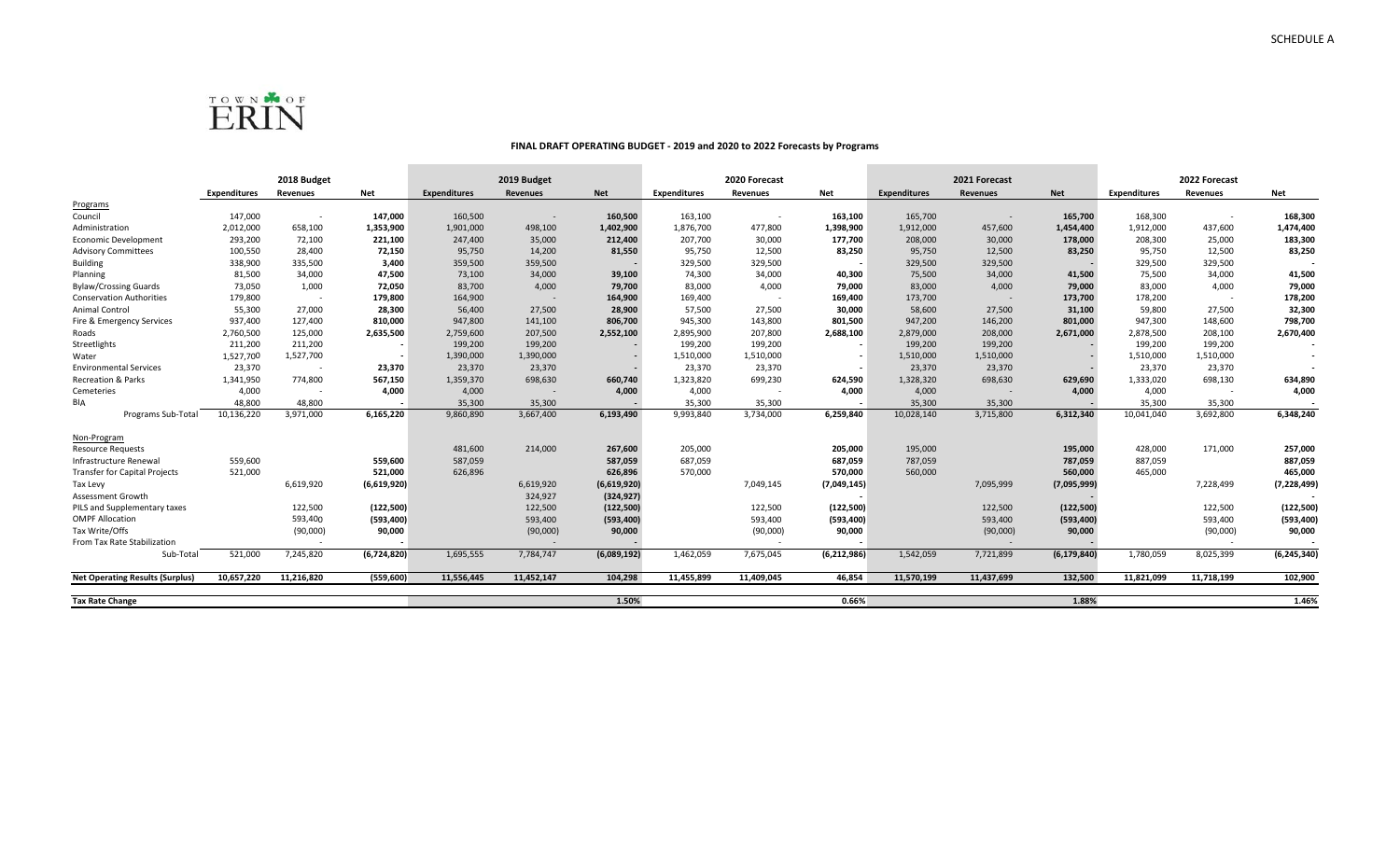# **Draft 2019 Budget and 2020 to 2022 Forecasts by Account Groupings**

|                                                          | 2017               | 2018               | 2019                 | <b>Budget</b>            | 2020                                   | 2021               | 2022               |
|----------------------------------------------------------|--------------------|--------------------|----------------------|--------------------------|----------------------------------------|--------------------|--------------------|
|                                                          | <b>Actuals</b>     | <b>Budget</b>      | <b>Budget</b>        | Variance                 | Forecast                               | <b>Forecast</b>    | <b>Forecast</b>    |
| <b>REVENUES</b>                                          |                    |                    |                      |                          |                                        |                    |                    |
| Tax Levy                                                 | 6,303,901          | 6,619,920          | 6,619,920            | $\overline{a}$           | 7,049,145                              | 7,095,999          | 7,228,499          |
| Assessment Growth                                        |                    |                    | 324,927              | 324,927                  |                                        |                    |                    |
| PILS and Supplementary taxes                             | 133,007            | 122,500            | 122,500              | $\overline{a}$           | 122,500                                | 122,500            | 122,500            |
| <b>OMPF Allocation</b>                                   | 590,100            | 593,400            | 593,400              | $\overline{\phantom{a}}$ | 593,400                                | 593,400            | 593,400            |
| Tax Write/Offs                                           | 83,429 -           | $90,000 -$         | 90,000               | $\overline{\phantom{a}}$ | $90,000 -$<br>$\overline{\phantom{a}}$ | $90,000 -$         | 90,000             |
| <b>Building Permit Revenues</b>                          | 329,632            | 335,500            | 359,500              | 24,000                   | 329,500                                | 329,500            | 420,500            |
| <b>Grants and Subsidies</b>                              | 42,256             | 81,500             | 26,500 -             | 55,000                   | 26,500                                 | 26,500             | 26,500             |
| <b>Water User Fees</b>                                   | 1,390,605          | 1,527,700          | 1,390,000            | 137,700                  | 1,510,000                              | 1,510,000          | 1,510,000          |
| <b>Recreation User Fees</b>                              | 596,323            | 774,800            | 698,630 -            | 76,170                   | 699,230                                | 698,630            | 698,130            |
| Penalties/interest                                       | 288,120            | 360,000            | 320,000 -            | 40,000                   | 300,000                                | 280,000            | 260,000            |
| Fire & Emergency Fees                                    | 128,622<br>196,414 | 127,400            | 141,100              | 13,700                   | 143,800                                | 146,200            | 148,600            |
| <b>Streetlight Special Area Charges</b><br>Other revenue |                    | 211,200<br>286,700 | 199,200 -            | 12,000                   | 199,200                                | 199,200            | 199,200            |
| <b>Transfer from Reserves</b>                            | 475,942<br>81,443  | 266,200            | 314,708<br>431,770   | 28,008<br>165,570        | 353,500<br>172,270                     | 354,100<br>171,670 | 434,800<br>166,070 |
| <b>Total Revenues</b>                                    | 10,472,935         | 11,216,820         | 11,452,155           | 235,335                  | 11,409,045                             | 11,437,699         | 11,718,199         |
|                                                          |                    |                    |                      |                          |                                        |                    |                    |
| <b>EXPENDITURES</b>                                      |                    |                    |                      |                          |                                        |                    |                    |
| Labour Costs                                             | 4,519,033          | 4,418,800          | 4,000,900            | 417,900                  | 4,132,746                              | 4,161,900          | 4,164,500          |
| <b>Supplies &amp; Material</b>                           | 271,285            | 368,770            | 261,550              | 107,220                  | 260,450                                | 260,450            | 260,850            |
| Gravel Surface                                           | 462,801            | 400,000            | 400,000              | $\overline{a}$           | 400,000                                | 400,000            | 400,000            |
| Sanding                                                  | 173,739            | 180,000            | 180,000              | $\overline{\phantom{a}}$ | 180,000                                | 180,000            | 180,000            |
| Calcium                                                  | 148,762            | 195,000            | 160,000 -            | 35,000                   | 160,000                                | 160,000            | 160,000            |
| <b>General Maintenance</b>                               | 166,144            | 169,670            | 98,020 -             | 71,650                   | 98,020                                 | 98,020             | 98,020             |
| Repairs                                                  | 26,179             | 40,000             | $10,000$ -           | 30,000                   | 20,000                                 | 20,000             | 20,000             |
| <b>Consulting Services</b>                               | 99,540             | 337,300            | 223,500 -            | 113,800                  | 61,000                                 | 61,000             | 61,000             |
| Legal and Audit Fees                                     | 145,949            | 66,800             | 63,800 -             | 3,000                    | 63,800                                 | 63,800             | 63,800             |
| Service Agreements                                       | 269,236            | 256,460            | 894,760              | 638,300                  | 905,860                                | 916,960            | 928,160            |
| <b>IT Services</b>                                       | 90,141             | 115,000            | 117,000              | 2,000                    | 122,000                                | 122,000            | 122,000            |
| Resealing                                                | 54,535             | 80,000             | 85,000               | 5,000                    | 85,000                                 | 85,000             | 85,000             |
| Roads Maintenance                                        | 123,356            | 91,500             | 125,000              | 33,500                   | 125,000                                | 125,000            | 125,000            |
| <b>Winter Control</b>                                    | 56,179             | 24,500             | 57,500               | 33,000                   | 57,500                                 | 57,500             | 57,500             |
| Equipment/small tools<br>Vehicle Maintenance             | 88,150<br>258,343  | 106,250            | 80,000 -             | 26,250                   | 80,000                                 | 80,000             | 80,000             |
| Fuel                                                     | 139,091            | 235,100<br>156,000 | 229,400<br>131,200 - | 5,700<br>24,800          | 230,200<br>131,200                     | 230,900<br>131,200 | 231,000<br>131,200 |
| <b>Community Grants</b>                                  | 35,414             | 35,050             | 35,050               | $\overline{a}$           | 35,050                                 | 35,050             | 35,050             |
| <b>Conservation Authorities</b>                          | 154,397            | 179,800            | 164,900 -            | 14,900                   | 169,400                                | 173,700            | 178,200            |
| <b>Emergency Planning</b>                                | 56                 | 1,500              | $1,000 -$            | 500                      | 1,000                                  | 1,000              | 1,000              |
| Telephone & Cell Phones                                  | 15,126             | 22,200             | 18,400 -             | 3,800                    | 18,400                                 | 18,400             | 18,400             |
| Hydro                                                    | 528,172            | 584,450            | 541,450 -            | 43,000                   | 550,000                                | 554,500            | 559,100            |
| <b>Natural Gas</b>                                       | 47,486             | 49,500             | 47,200 -             | 2,300                    | 48,000                                 | 48,800             | 49,600             |
| Water & Sewage                                           | 40,001             | 47,650             | 52,490               | 4,840                    | 52,490                                 | 52,490             | 52,490             |
| <b>Economic Development Activities</b>                   | 87,431             | 99,900             | 87,400 -             | 12,500                   | 87,700                                 | 88,000             | 88,300             |
| Advertising/Promo                                        | 36,035             | 32,700             | 19,200 -             | 13,500                   | 19,200                                 | 19,200             | 19,200             |
| <b>Other Expenses</b>                                    | 300,446            | 313,090            | 246,540 -            | 66,550                   | 245,540                                | 245,540            | 247,540            |
| Elections                                                | 1,196              | 74,000             | 17,000 -             | 57,000                   | 17,000                                 | 17,000             | 17,000             |
| <b>Inter Dept Expenses</b>                               | 78,263             | 36,300             | 11,000 -             | 25,300                   | 11,000                                 | 11,000             | 11,000             |
| Insurance & Deductible                                   | 189,729            | 208,000            | 146,100 -            | 61,900                   | 146,100                                | 146,100            | 146,100            |
| Contingency                                              |                    | 47,100             | 69,100               | 22,000                   | 69,100                                 | 69,100             | 69,100             |
| <b>Debt Servicing</b>                                    | 434,958            | 435,800            | 432,600 -            | 3,200                    | 514,000                                | 514,000            | 512,500            |
| <b>Resource Requests</b>                                 |                    |                    | 481,600              | 481,600                  | 205,000                                | 195,000            | 428,000            |
| <b>Capital Projects</b>                                  | 312,826            | 521,000            | 626,896              | 105,896                  | 570,000                                | 560,000            | 465,000            |
| <b>Transfer to Reserves</b>                              | 632,813            | 728,030            | 853,830              | 125,800                  | 897,084                                | 880,530            | 868,430            |
| Trf to Infrastructure Renewal Res.                       | 486,124            | 559,600            | 587,059              | 27,459                   | 687,059                                | 787,059            | 887,059            |
| <b>Total Expenditures</b>                                | 10,472,935         | 11,216,820         | 11,556,445           | 339,625                  | 11,455,899                             | 11,570,199         | 11,821,099         |
|                                                          | $\blacksquare$     | $\blacksquare$     | $\overline{a}$       |                          |                                        |                    |                    |
| <b>Net Base Operating Results (Deficit)</b>              |                    |                    | 104,290 -            | 104,290 -                | 46,854 -                               | 132,500 -          | 102,900            |
| <b>Tax Rate Change</b>                                   |                    |                    | 1.50%                |                          | 0.66%                                  | 1.88%              | 1.46%              |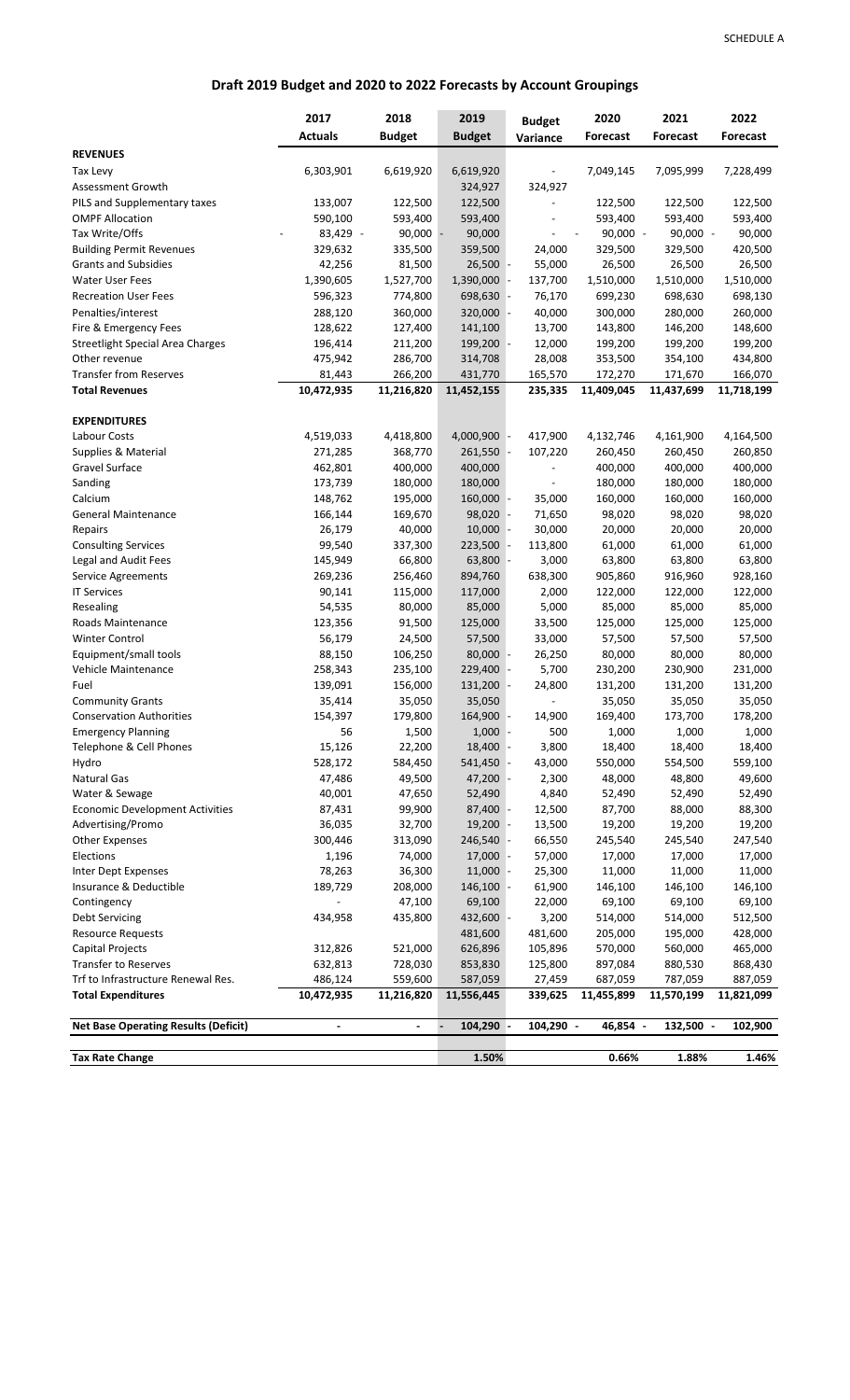|                                    |                          |             |                          |                          | 2019                     |                          |                 |                 |
|------------------------------------|--------------------------|-------------|--------------------------|--------------------------|--------------------------|--------------------------|-----------------|-----------------|
|                                    | 2019                     |             |                          |                          | <b>FUNDING SOURCE</b>    |                          |                 |                 |
| <b>Project Description</b>         | Recommende               | <b>Gas</b>  | Trade-Ins,               |                          |                          |                          | <b>Other</b>    | <b>Property</b> |
|                                    | d                        | Tax/Grants/ | Recoveries               | <b>Developmen</b>        | <b>Debt</b>              | <b>Infrastruc</b>        | <b>Reserves</b> | Tax             |
|                                    |                          | <b>OCIF</b> |                          | t Charges                |                          | ture                     |                 |                 |
| <b>GENERAL GOVERNMENT</b>          |                          |             |                          |                          |                          |                          |                 |                 |
| Server hardware replacement        |                          |             |                          |                          |                          |                          |                 |                 |
| Server software replacement        | $\overline{\phantom{a}}$ |             |                          |                          |                          |                          |                 |                 |
|                                    | $\blacksquare$           |             |                          |                          |                          |                          |                 |                 |
|                                    |                          |             |                          |                          |                          |                          |                 |                 |
|                                    | $\overline{\phantom{a}}$ |             |                          |                          |                          |                          |                 |                 |
|                                    |                          |             |                          |                          |                          |                          |                 |                 |
|                                    |                          |             |                          |                          |                          |                          |                 |                 |
| <b>General Government - Totals</b> | $\blacksquare$           |             | $\overline{\phantom{0}}$ | $\overline{\phantom{0}}$ | $\overline{\phantom{0}}$ | $\overline{\phantom{0}}$ |                 |                 |

| <b>FIRE &amp; EMERGENCY</b>    |         |                          |  |        |        |
|--------------------------------|---------|--------------------------|--|--------|--------|
| Erin Exhaust System (portable) | 95,000  |                          |  | 95,000 |        |
| Hose Cache                     | 20,000  |                          |  |        | 20,000 |
| 1990 Tanker 57 replacement     |         |                          |  |        |        |
| Rescue Truck Replacement (2)   |         |                          |  |        |        |
| Rescue Gear Washer & Dryer     |         |                          |  |        |        |
| <b>Fire Dept - Totals</b>      | 115,000 | $\overline{\phantom{0}}$ |  | 95,000 | 20,000 |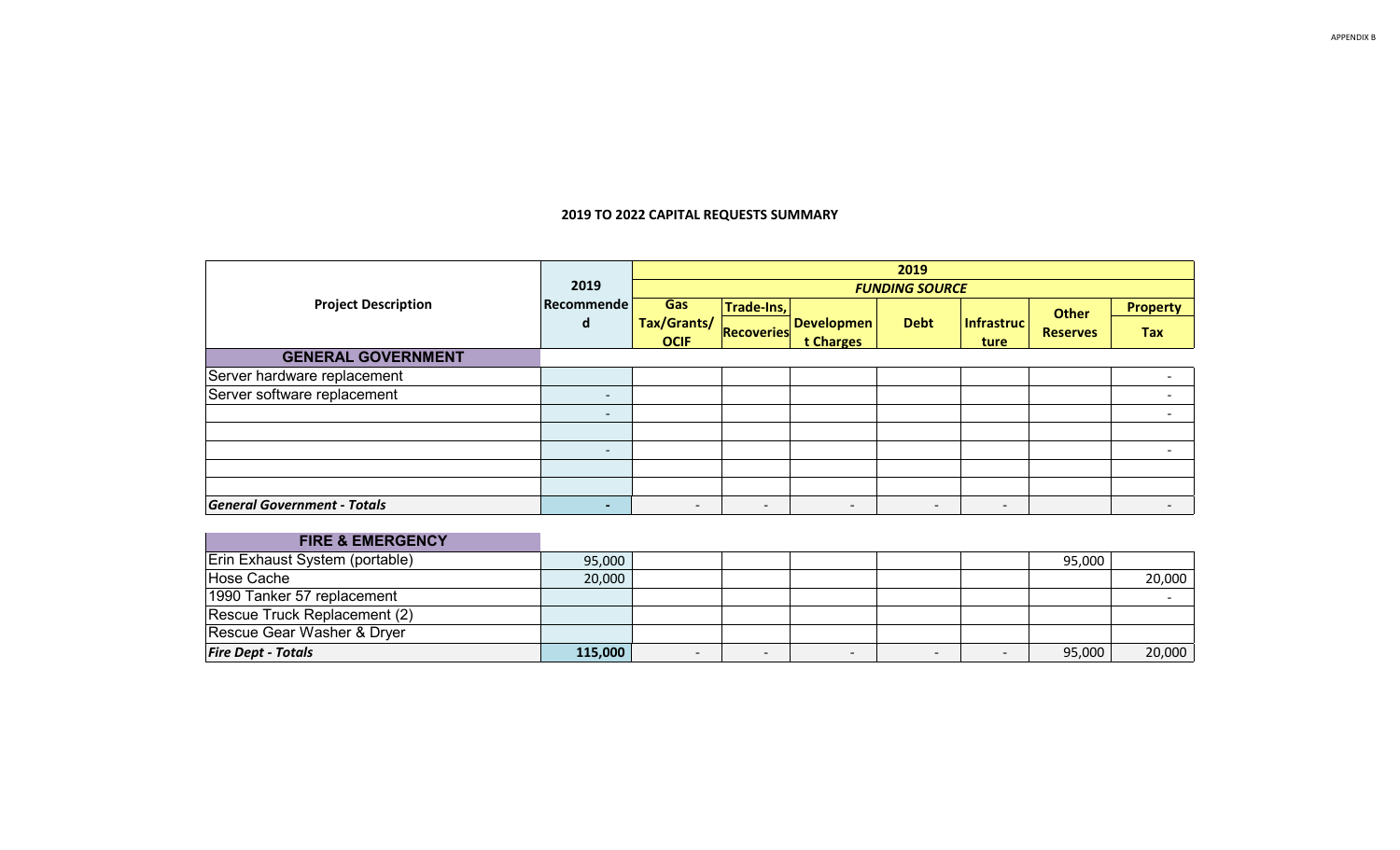|                                                     |            |                            |            |                                | 2019                  |                           |                 |                 |
|-----------------------------------------------------|------------|----------------------------|------------|--------------------------------|-----------------------|---------------------------|-----------------|-----------------|
|                                                     | 2019       |                            |            |                                | <b>FUNDING SOURCE</b> |                           |                 |                 |
| <b>Project Description</b>                          | Recommende | Gas                        | Trade-Ins, |                                |                       |                           | <b>Other</b>    | <b>Property</b> |
|                                                     | d          | Tax/Grants/<br><b>OCIF</b> | Recoveries | <b>Developmen</b><br>t Charges | <b>Debt</b>           | <b>Infrastruc</b><br>ture | <b>Reserves</b> | <b>Tax</b>      |
| <b>ROADS</b>                                        |            |                            |            |                                |                       |                           |                 |                 |
| Station St Bridge & Dam (2017 Budget only had       | 2,500,000  |                            |            |                                |                       |                           |                 |                 |
| \$1.2m). This is a revised budget.                  |            | 1,576,988                  |            |                                | 923,012               |                           |                 |                 |
| Partial reconstruct storm sewer for Daniel St from  | 520,000    | 520,000                    |            |                                |                       |                           |                 |                 |
| English South to new outlet on Wheelock             |            |                            |            |                                |                       |                           |                 |                 |
| Structure rehabilitation 2051 and 011 based on OSIM | 600,000    | 258,604                    |            |                                |                       | 77,500                    |                 | 263,896         |
| report                                              |            |                            |            |                                |                       |                           |                 |                 |
| Downtown Boulevard upgrade to hard surface.         |            |                            |            |                                |                       |                           |                 |                 |
| Replace all grass in Downtown Erin (between East    |            |                            |            |                                |                       |                           |                 |                 |
| Church St. and Millwood Rd) with patterned concrete |            |                            |            |                                |                       |                           |                 |                 |
| or pavers.                                          |            |                            |            |                                |                       |                           |                 |                 |
| Rural Upgrade from gravel to surface treatment.     | 75,000     |                            |            | 75,000                         |                       |                           |                 |                 |
| 5th Line from Wellington Rd 22 to Sideroad 24       |            |                            |            |                                |                       |                           |                 |                 |
| <b>ECC Parking lot reconstruction</b>               |            |                            |            |                                |                       |                           |                 |                 |
| Rural Upgrade from gravel to surface treatment.     |            |                            |            |                                |                       |                           |                 |                 |
| Sideroad 17 from Wellington Rd 26 to 2nd Line       |            |                            |            |                                |                       |                           |                 |                 |
| Tandem axle snow plow truck-necessary to replace    |            |                            |            |                                |                       |                           |                 |                 |
| unit 23                                             |            |                            |            |                                |                       |                           |                 |                 |
| Tandem axle snow plow truck-necessary to replace    |            |                            |            |                                |                       |                           |                 |                 |
| unit 20                                             |            |                            |            |                                |                       |                           |                 |                 |
| <b>Roads Dept - Totals</b>                          | 3,695,000  | 2,355,592                  |            | 75,000                         | 923,012               | 77,500                    |                 | 263,896         |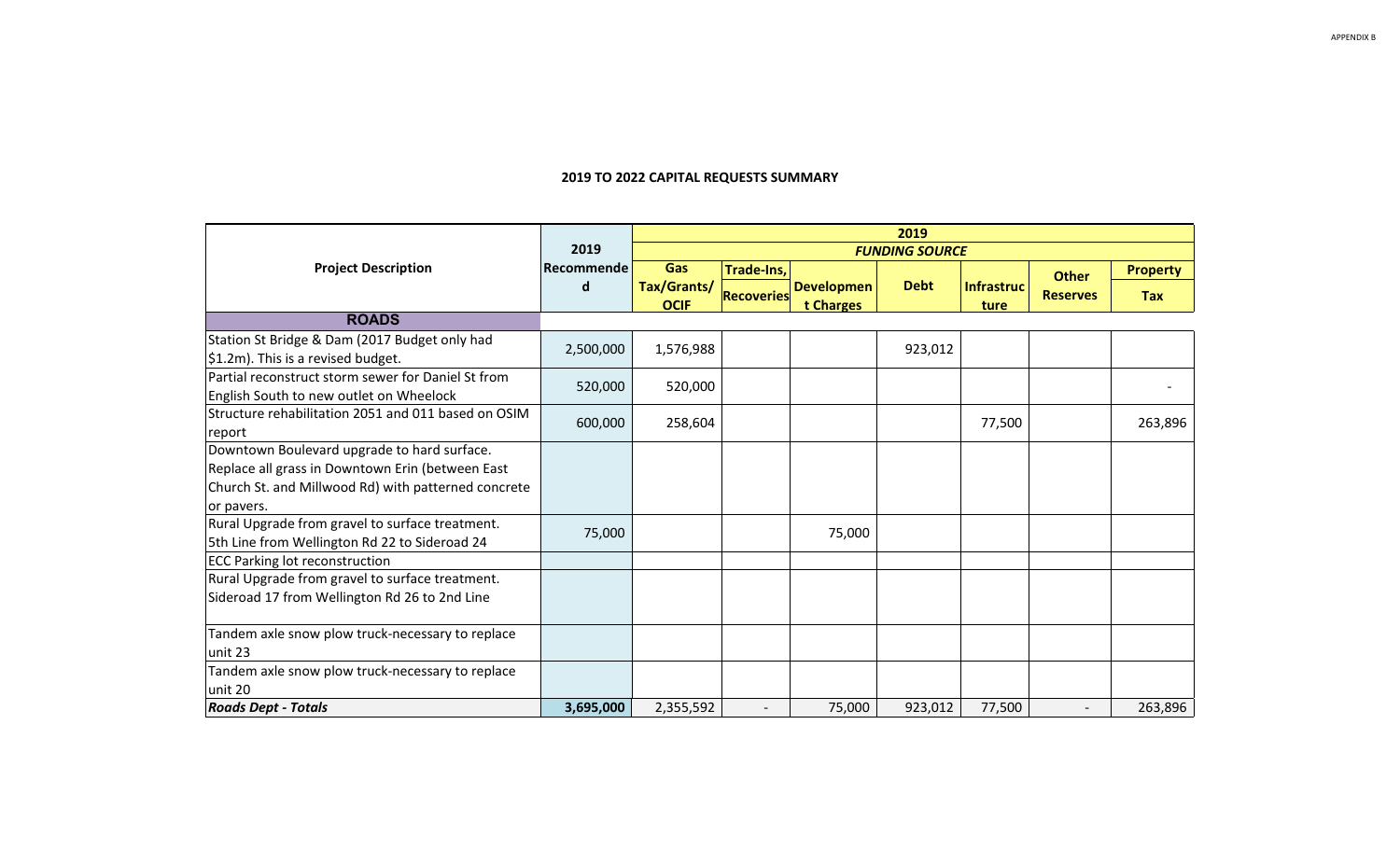|                            |            |             |                   |                   | 2019                  |            |                 |                 |
|----------------------------|------------|-------------|-------------------|-------------------|-----------------------|------------|-----------------|-----------------|
|                            | 2019       |             |                   |                   | <b>FUNDING SOURCE</b> |            |                 |                 |
| <b>Project Description</b> | Recommende | <b>Gas</b>  | <b>Trade-Ins,</b> |                   |                       |            | <b>Other</b>    | <b>Property</b> |
|                            | a          | Tax/Grants/ | Recoveries        | <b>Developmen</b> | <b>Debt</b>           | Infrastruc | <b>Reserves</b> | Tax             |
|                            |            | <b>OCIF</b> |                   | t Charges         |                       | ture       |                 |                 |
|                            |            |             |                   |                   |                       |            |                 |                 |

| <b>RECREATION</b>                               |         |        |                |  |  |         |
|-------------------------------------------------|---------|--------|----------------|--|--|---------|
|                                                 |         |        |                |  |  |         |
| <b>Erin Community Centre - accessibility</b>    |         |        |                |  |  |         |
| renovations; flat roof; ice resurfacer          | 160,000 | 10,000 |                |  |  | 150,000 |
| Recreation Software for online bookings         | 40,000  |        |                |  |  | 40,000  |
| <b>Erin Community Centre - shared services</b>  |         |        |                |  |  |         |
| agreement \$20k sewage treatment; \$20k theatre |         |        |                |  |  |         |
| carpet replacement; flooring and other minor    |         |        |                |  |  |         |
| renovations. Project cost is \$60,000           | 40,000  |        |                |  |  | 40,000  |
|                                                 |         |        |                |  |  |         |
| Parks fencing; playground equipment; tractor;   |         |        |                |  |  |         |
| bleachers;                                      | 63,000  |        |                |  |  | 63,000  |
| Emergency Response Centre allocations           | 50,000  |        |                |  |  | 50,000  |
| Tractor compact loader and mower                |         |        |                |  |  |         |
| Dog park                                        |         |        |                |  |  |         |
| Centre 2000 Theatre seating                     |         |        |                |  |  |         |
| Splash Pad                                      |         |        |                |  |  |         |
| <b>RECREATION DEPT- Totals</b>                  | 353,000 | 10,000 | $\blacksquare$ |  |  | 343,000 |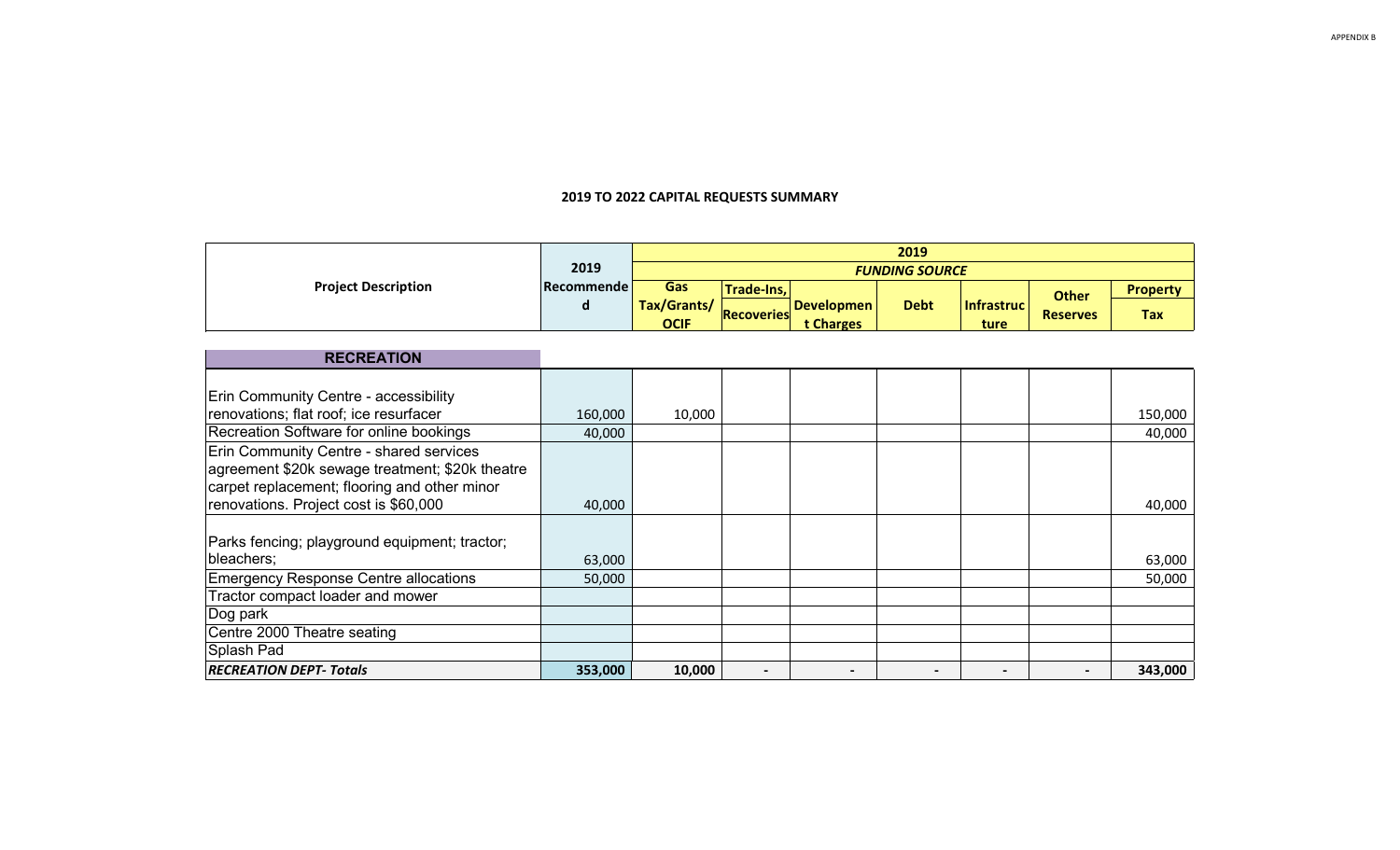|                                                    |            |                            |                          |                                | 2019                  |                           |                 |                          |
|----------------------------------------------------|------------|----------------------------|--------------------------|--------------------------------|-----------------------|---------------------------|-----------------|--------------------------|
|                                                    | 2019       |                            |                          |                                | <b>FUNDING SOURCE</b> |                           |                 |                          |
| <b>Project Description</b>                         | Recommende | Gas                        | Trade-Ins,               |                                |                       |                           | <b>Other</b>    | <b>Property</b>          |
|                                                    | d          | Tax/Grants/<br><b>OCIF</b> | <b>Recoveries</b>        | <b>Developmen</b><br>t Charges | <b>Debt</b>           | <b>Infrastruc</b><br>ture | <b>Reserves</b> | Tax                      |
| <b>Water Dept</b>                                  |            |                            |                          |                                |                       |                           |                 |                          |
| Building and grounds minor repairs                 | 15,000     |                            |                          |                                |                       |                           | 15,000          |                          |
| Water equipment to extend life of asset            | 43,800     |                            |                          |                                |                       |                           | 43,800          |                          |
| Fire Hydrant Rehabilitation / Replacement Program; | 47,000     |                            |                          |                                |                       |                           | 47,000          |                          |
| Meter replacement programs                         |            |                            |                          |                                |                       |                           |                 |                          |
| <b>Water Dept - Totals</b>                         | 105,800    |                            | $\overline{\phantom{0}}$ |                                |                       | $\overline{\phantom{a}}$  | 105,800         | $\overline{\phantom{0}}$ |
|                                                    |            |                            |                          |                                |                       |                           |                 |                          |
| <b>Environment</b>                                 |            |                            |                          |                                |                       |                           |                 |                          |
|                                                    |            |                            |                          |                                |                       |                           |                 |                          |
| <b>GRAND TOTAL &gt;</b>                            | 4,268,800  | 2,365,592                  |                          | 75,000                         | 923,012               | 77,500                    | 200,800         | 626,896                  |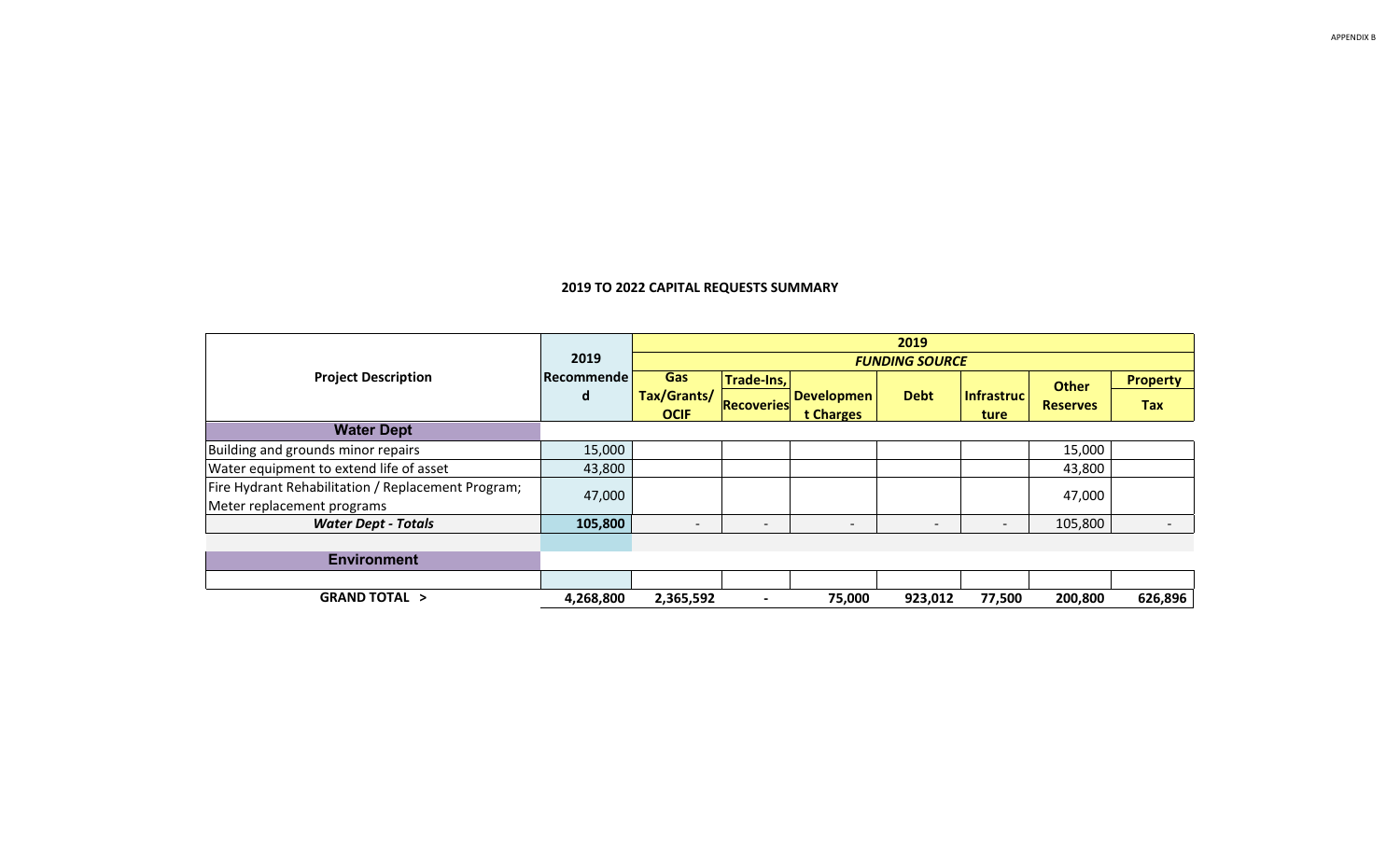|                                    |           |            |                            |            |                                           | 2020                     |                              |                 |          |           |          |                          |                          |                          | 2021                  |                          |                |          |
|------------------------------------|-----------|------------|----------------------------|------------|-------------------------------------------|--------------------------|------------------------------|-----------------|----------|-----------|----------|--------------------------|--------------------------|--------------------------|-----------------------|--------------------------|----------------|----------|
|                                    | 2020      | 2020       |                            |            |                                           | <b>FUNDING SOURCE</b>    |                              |                 |          | 2021      | 2021     |                          |                          |                          | <b>FUNDING SOURCE</b> |                          |                |          |
| <b>Project Description</b>         | Submitted | Recommende | Gas                        | Trade-Ins, | Developme                                 |                          | Infrastructu                 | Other           | Property | Submitted | Recommen | Gas<br>Tax/Gra           | Trade-Ins,               | <b>Develop</b>           |                       | Infrastruct              | Other          | Property |
|                                    |           | d          | Tax/Grants/<br><b>OCIF</b> |            | Recoveries   nt Charges<br><b>Reserve</b> | <b>Debt</b>              | re Renewal<br><b>Reserve</b> | <b>Reserves</b> | Tax      |           | ded      | nts/<br><b>OCIF</b>      | Recoveries               | ment<br><b>Charges</b>   | <b>Debt</b>           | ure<br>Renewal           | <b>Reserve</b> | Tax      |
| <b>GENERAL GOVERNMENT</b>          |           |            |                            |            |                                           |                          |                              |                 |          |           |          |                          |                          |                          |                       |                          |                |          |
| Server hardware replacement        |           |            |                            |            |                                           |                          |                              |                 | $\sim$   | 30,000    | 30,000   |                          |                          |                          |                       |                          |                | 30,000   |
| Server software replacement        |           |            |                            |            |                                           |                          |                              |                 |          |           |          |                          |                          |                          |                       |                          |                |          |
|                                    |           |            |                            |            |                                           |                          |                              |                 |          |           |          |                          |                          |                          |                       |                          |                |          |
|                                    |           |            |                            |            |                                           |                          |                              |                 |          |           |          |                          |                          |                          |                       |                          |                |          |
|                                    |           |            |                            |            |                                           |                          |                              |                 |          |           |          |                          |                          |                          |                       |                          |                |          |
|                                    |           |            |                            |            |                                           |                          |                              |                 |          |           |          |                          |                          |                          |                       |                          |                |          |
|                                    |           |            |                            |            |                                           |                          |                              |                 |          |           |          |                          |                          |                          |                       |                          |                |          |
| <b>General Government - Totals</b> | $\,$ –    |            | $\overline{\phantom{0}}$   |            | $\overline{\phantom{0}}$                  | $\overline{\phantom{0}}$ | $\overline{\phantom{0}}$     |                 | $\sim$   | 30,000    | 30,000   | $\overline{\phantom{a}}$ | $\overline{\phantom{0}}$ | $\overline{\phantom{a}}$ |                       | $\overline{\phantom{a}}$ | $\sim$         | 30,000   |
|                                    |           |            |                            |            |                                           |                          |                              |                 |          |           |          |                          |                          |                          |                       |                          |                |          |
| <b>FIRE &amp; EMERGENCY</b>        |           |            |                            |            |                                           |                          |                              |                 |          |           |          |                          |                          |                          |                       |                          |                |          |

| $\blacksquare$ $\blacksquare$ $\blacksquare$ $\blacksquare$ $\blacksquare$ $\blacksquare$ $\blacksquare$ $\blacksquare$ $\blacksquare$ $\blacksquare$ $\blacksquare$ $\blacksquare$ $\blacksquare$ $\blacksquare$ $\blacksquare$ $\blacksquare$ $\blacksquare$ $\blacksquare$ $\blacksquare$ $\blacksquare$ $\blacksquare$ $\blacksquare$ $\blacksquare$ $\blacksquare$ $\blacksquare$ $\blacksquare$ $\blacksquare$ $\blacksquare$ $\blacksquare$ $\blacksquare$ $\blacksquare$ $\blacks$ |         |         |  |  |         |         |         |         |  |  |  |         |
|--------------------------------------------------------------------------------------------------------------------------------------------------------------------------------------------------------------------------------------------------------------------------------------------------------------------------------------------------------------------------------------------------------------------------------------------------------------------------------------------|---------|---------|--|--|---------|---------|---------|---------|--|--|--|---------|
| Erin Exhaust System (portable)                                                                                                                                                                                                                                                                                                                                                                                                                                                             |         |         |  |  |         |         |         |         |  |  |  |         |
| Hose Cache                                                                                                                                                                                                                                                                                                                                                                                                                                                                                 | 20,000  | 20,000  |  |  |         | 20,000  |         |         |  |  |  |         |
| 1990 Tanker 57 replacement                                                                                                                                                                                                                                                                                                                                                                                                                                                                 | 450,000 | 450,000 |  |  | 200,000 | 250,000 |         |         |  |  |  |         |
| Rescue Truck Replacement (2)                                                                                                                                                                                                                                                                                                                                                                                                                                                               |         |         |  |  |         |         | 160,000 | 160,000 |  |  |  | 160,000 |
| Rescue Gear Washer & Dryer                                                                                                                                                                                                                                                                                                                                                                                                                                                                 |         |         |  |  |         |         |         |         |  |  |  |         |
| <b>Fire Dept - Totals</b>                                                                                                                                                                                                                                                                                                                                                                                                                                                                  | 470,000 | 470,000 |  |  | 200,000 | 270,000 | 160,000 | 160,000 |  |  |  | 160,000 |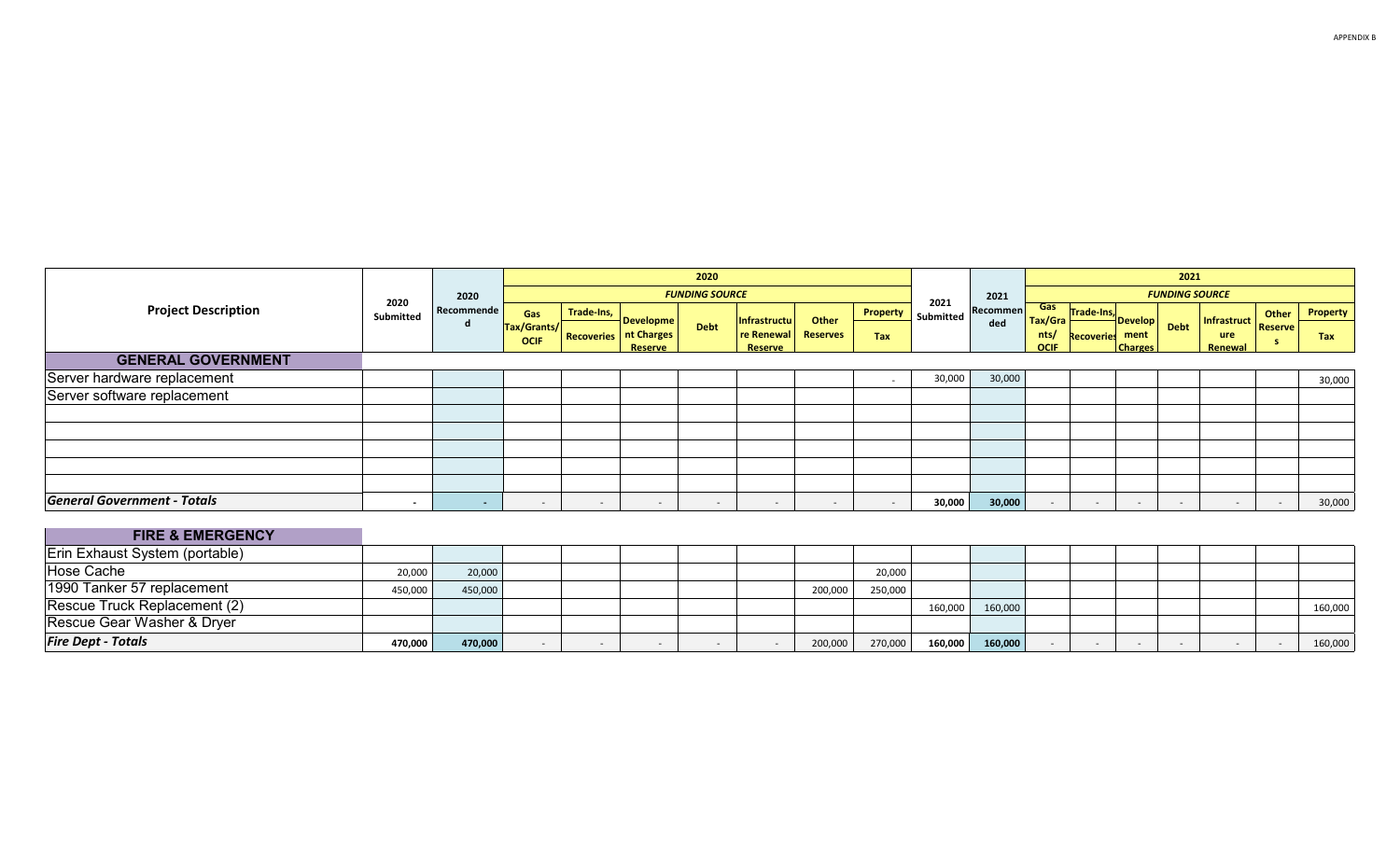|                                                     |           |            |                                   |                                 |                                                  | 2020                     |                                                     |                          |                 |                  |                 |                                       |                                 |                                   | 2021                  |                                             |                                |                 |
|-----------------------------------------------------|-----------|------------|-----------------------------------|---------------------------------|--------------------------------------------------|--------------------------|-----------------------------------------------------|--------------------------|-----------------|------------------|-----------------|---------------------------------------|---------------------------------|-----------------------------------|-----------------------|---------------------------------------------|--------------------------------|-----------------|
|                                                     | 2020      | 2020       |                                   |                                 |                                                  | <b>FUNDING SOURCE</b>    |                                                     |                          |                 | 2021             | 2021            |                                       |                                 |                                   | <b>FUNDING SOURCE</b> |                                             |                                |                 |
| <b>Project Description</b>                          | Submitted | Recommende | Gas<br>Tax/Grants/<br><b>OCIF</b> | Trade-Ins,<br><b>Recoveries</b> | <b>Developme</b><br>nt Charges<br><b>Reserve</b> | <b>Debt</b>              | <b>Infrastructu</b><br>re Renewal<br><b>Reserve</b> | Other<br><b>Reserves</b> | Property<br>Tax | <b>Submitted</b> | Recommen<br>ded | Gas<br>Tax/Gra<br>nts/<br><b>OCIF</b> | Trade-Ins,<br><b>Recoveries</b> | <b>Develop</b><br>ment<br>Charges | <b>Debt</b>           | <b>Infrastruct</b><br>ure<br><b>Renewal</b> | Other<br><b>Reserve</b><br>- S | Property<br>Tax |
| <b>ROADS</b>                                        |           |            |                                   |                                 |                                                  |                          |                                                     |                          |                 |                  |                 |                                       |                                 |                                   |                       |                                             |                                |                 |
| Station St Bridge & Dam (2017 Budget only had       |           |            |                                   |                                 |                                                  |                          |                                                     |                          |                 |                  |                 |                                       |                                 |                                   |                       |                                             |                                |                 |
| \$1.2m). This is a revised budget.                  |           |            |                                   |                                 |                                                  |                          |                                                     |                          |                 |                  |                 |                                       |                                 |                                   |                       |                                             |                                |                 |
| Partial reconstruct storm sewer for Daniel St from  |           |            |                                   |                                 |                                                  |                          |                                                     |                          |                 |                  |                 |                                       |                                 |                                   |                       |                                             |                                |                 |
| English South to new outlet on Wheelock             |           |            |                                   |                                 |                                                  |                          |                                                     |                          |                 |                  |                 |                                       |                                 |                                   |                       |                                             |                                |                 |
| Structure rehabilitation 2051 and 011 based on OSIM |           |            |                                   |                                 |                                                  |                          |                                                     |                          |                 |                  |                 |                                       |                                 |                                   |                       |                                             |                                |                 |
| report                                              |           |            |                                   |                                 |                                                  |                          |                                                     |                          |                 |                  |                 |                                       |                                 |                                   |                       |                                             |                                |                 |
| Downtown Boulevard upgrade to hard surface.         |           |            |                                   |                                 |                                                  |                          |                                                     |                          |                 |                  |                 |                                       |                                 |                                   |                       |                                             |                                |                 |
| Replace all grass in Downtown Erin (between East    | 60,000    | 60,000     | 60,000                            |                                 |                                                  |                          |                                                     |                          |                 |                  |                 |                                       |                                 |                                   |                       |                                             |                                |                 |
| Church St. and Millwood Rd) with patterned concrete |           |            |                                   |                                 |                                                  |                          |                                                     |                          |                 |                  |                 |                                       |                                 |                                   |                       |                                             |                                |                 |
| or pavers.                                          |           |            |                                   |                                 |                                                  |                          |                                                     |                          |                 |                  |                 |                                       |                                 |                                   |                       |                                             |                                |                 |
| Rural Upgrade from gravel to surface treatment.     |           |            |                                   |                                 |                                                  |                          |                                                     |                          |                 |                  |                 |                                       |                                 |                                   |                       |                                             |                                |                 |
| 5th Line from Wellington Rd 22 to Sideroad 24       |           |            |                                   |                                 |                                                  |                          |                                                     |                          |                 |                  |                 |                                       |                                 |                                   |                       |                                             |                                |                 |
| <b>ECC Parking lot reconstruction</b>               | 80,000    | 80,000     | 80,000                            |                                 |                                                  |                          |                                                     |                          |                 |                  |                 |                                       |                                 |                                   |                       |                                             |                                |                 |
| Rural Upgrade from gravel to surface treatment.     |           |            |                                   |                                 |                                                  |                          |                                                     |                          |                 |                  |                 |                                       |                                 |                                   |                       |                                             |                                |                 |
| Sideroad 17 from Wellington Rd 26 to 2nd Line       | 225,000   | 150,000    |                                   |                                 | 150,000                                          |                          |                                                     |                          |                 |                  |                 |                                       |                                 |                                   |                       |                                             |                                |                 |
|                                                     |           |            |                                   |                                 |                                                  |                          |                                                     |                          |                 |                  |                 |                                       |                                 |                                   |                       |                                             |                                |                 |
| Tandem axle snow plow truck-necessary to replace    | 300,000   | 300,000    |                                   |                                 |                                                  |                          |                                                     | 100,000                  | 200,000         |                  |                 |                                       |                                 |                                   |                       |                                             |                                |                 |
| unit 23                                             |           |            |                                   |                                 |                                                  |                          |                                                     |                          |                 |                  |                 |                                       |                                 |                                   |                       |                                             |                                |                 |
| Tandem axle snow plow truck-necessary to replace    |           |            |                                   |                                 |                                                  |                          |                                                     |                          | $\sim$          | 300,000          | 300,000         |                                       |                                 |                                   |                       |                                             |                                | 300,000         |
| unit 20                                             |           |            |                                   |                                 |                                                  |                          |                                                     |                          |                 |                  |                 |                                       |                                 |                                   |                       |                                             |                                |                 |
| <b>Roads Dept - Totals</b>                          | 665.000   | 590.000    | 140,000                           |                                 | 150,000                                          | $\overline{\phantom{a}}$ |                                                     | 100,000                  | 200,000         | 300,000          | 300,000         |                                       |                                 | $\overline{\phantom{a}}$          |                       |                                             | $\overline{\phantom{a}}$       | 300,000         |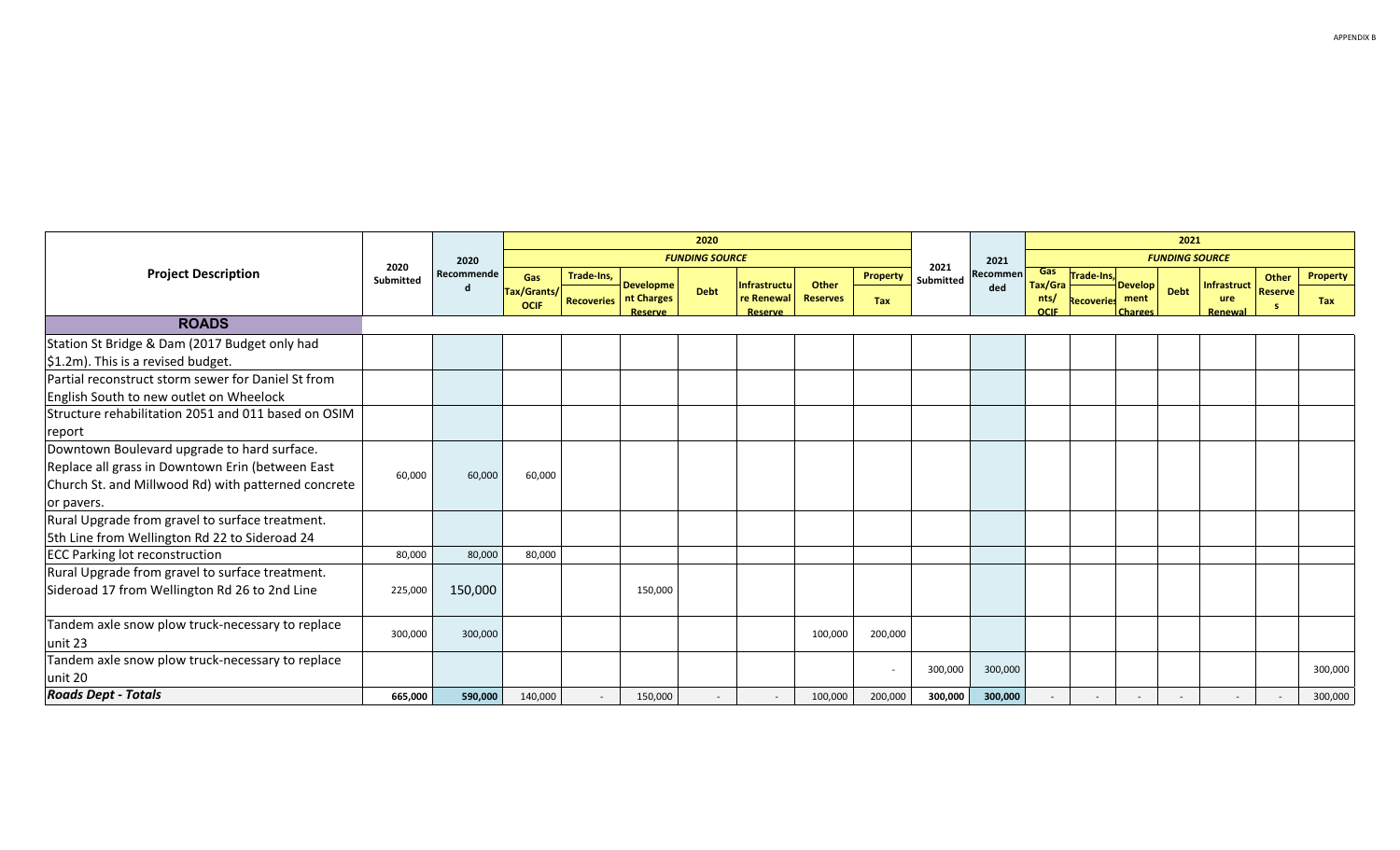|                                                                                                                                                                                     |           |            |                                   |                                                                              | 2020                  |                                              |                          |                 |           |                 |                                       |                                 |                            | 2021                  |                              |                                                   |
|-------------------------------------------------------------------------------------------------------------------------------------------------------------------------------------|-----------|------------|-----------------------------------|------------------------------------------------------------------------------|-----------------------|----------------------------------------------|--------------------------|-----------------|-----------|-----------------|---------------------------------------|---------------------------------|----------------------------|-----------------------|------------------------------|---------------------------------------------------|
|                                                                                                                                                                                     | 2020      | 2020       |                                   |                                                                              | <b>FUNDING SOURCE</b> |                                              |                          |                 | 2021      | 2021            |                                       |                                 |                            | <b>FUNDING SOURCE</b> |                              |                                                   |
| <b>Project Description</b>                                                                                                                                                          | Submitted | Recommende | Gas<br>Tax/Grants/<br><b>OCIF</b> | Trade-Ins,<br><b>Developme</b><br>nt Charges<br><b>Recoveries</b><br>Reserve | <b>Debt</b>           | Infrastructu<br>re Renewal<br><b>Reserve</b> | Other<br><b>Reserves</b> | Property<br>Tax | Submitted | Recommen<br>ded | Gas<br>Tax/Gra<br>nts/<br><b>OCIF</b> | Trade-Ins,<br><b>Recoveries</b> | Develop<br>ment<br>Charges | <b>Debt</b>           | Infrastruct<br>ure<br>Renewa | Property<br>Other<br><b>Reserve</b><br>Tax<br>- 5 |
| <b>RECREATION</b>                                                                                                                                                                   |           |            |                                   |                                                                              |                       |                                              |                          |                 |           |                 |                                       |                                 |                            |                       |                              |                                                   |
| <b>Erin Community Centre - accessibility</b><br>renovations; flat roof; ice resurfacer<br>Recreation Software for online bookings                                                   |           |            |                                   |                                                                              |                       |                                              |                          | $\sim$          |           |                 |                                       |                                 |                            |                       |                              |                                                   |
| Erin Community Centre - shared services<br>agreement \$20k sewage treatment; \$20k theatre<br>carpet replacement; flooring and other minor<br>renovations. Project cost is \$60,000 | 20,000    | 20,000     |                                   |                                                                              |                       |                                              |                          | 20,000          | 20,000    | 20,000          |                                       |                                 |                            |                       |                              | 20,000                                            |
| Parks fencing; playground equipment; tractor;<br>bleachers;                                                                                                                         |           | $\sim$     |                                   |                                                                              |                       |                                              |                          |                 |           |                 |                                       |                                 |                            |                       |                              |                                                   |
| Emergency Response Centre allocations                                                                                                                                               | 50,000    | 50,000     |                                   |                                                                              |                       |                                              |                          | 50,000          | 50,000    | 50,000          |                                       |                                 |                            |                       |                              | 50,000                                            |
| Tractor compact loader and mower                                                                                                                                                    | 30,000    | 30,000     |                                   |                                                                              |                       |                                              |                          | 30,000          |           |                 |                                       |                                 |                            |                       |                              |                                                   |
| Dog park                                                                                                                                                                            | 28,000    | 28,000     |                                   | 20.000                                                                       |                       |                                              | 8.000                    |                 |           |                 |                                       |                                 |                            |                       |                              |                                                   |
| Centre 2000 Theatre seating                                                                                                                                                         |           |            |                                   |                                                                              |                       |                                              |                          |                 | 80,000    | 80,000          | 40,000                                | 40,000                          |                            |                       |                              |                                                   |
| Splash Pad                                                                                                                                                                          |           |            |                                   |                                                                              |                       |                                              |                          |                 |           |                 |                                       |                                 |                            |                       |                              |                                                   |
| <b>RECREATION DEPT- Totals</b>                                                                                                                                                      | 128,000   | 128,000    | $\blacksquare$                    | 20,000                                                                       | $\,$ – $\,$           |                                              | 8,000                    | 100,000         | 150,000   | 150,000         | 40,000                                | 40,000                          | $\overline{\phantom{a}}$   |                       | $\blacksquare$               | 70,000<br>$\sim$                                  |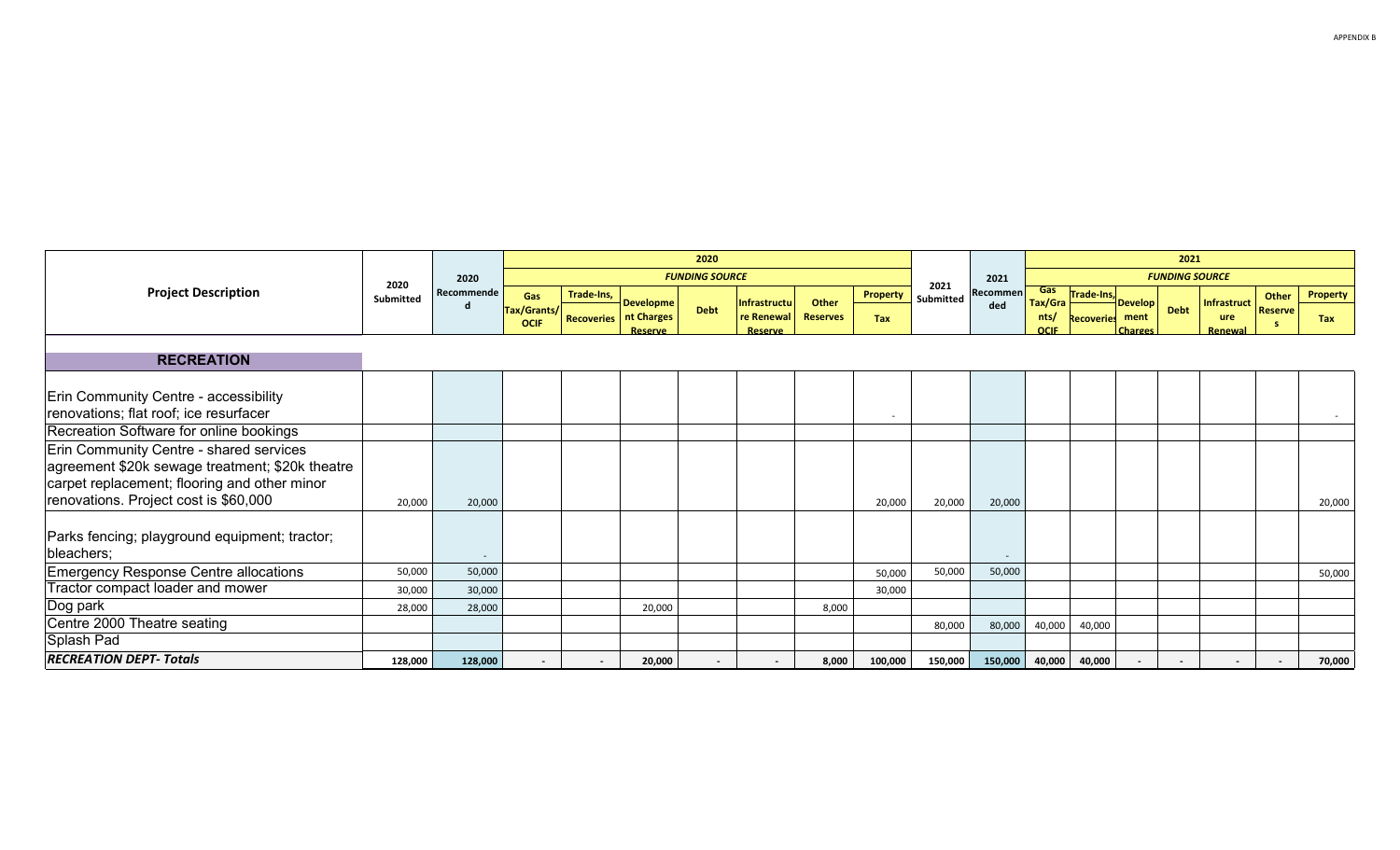|                                                    |           |                 |                                   |            |                                                             | 2020                     |                                               |                          |                          |           |                        |                                       |                                 |                                          | 2021        |                                      |                  |                          |  |  |  |  |  |  |  |  |        |  |
|----------------------------------------------------|-----------|-----------------|-----------------------------------|------------|-------------------------------------------------------------|--------------------------|-----------------------------------------------|--------------------------|--------------------------|-----------|------------------------|---------------------------------------|---------------------------------|------------------------------------------|-------------|--------------------------------------|------------------|--------------------------|--|--|--|--|--|--|--|--|--------|--|
|                                                    | 2020      | 2020            |                                   |            |                                                             | 2021                     | 2021                                          | <b>FUNDING SOURCE</b>    |                          |           |                        |                                       |                                 |                                          |             |                                      |                  |                          |  |  |  |  |  |  |  |  |        |  |
| <b>Project Description</b>                         | Submitted | Recommende<br>a | Gas<br>Tax/Grants/<br><b>OCIF</b> | Trade-Ins, | <b>Developme</b><br><b>Recoveries</b> nt Charges<br>Reserve | <b>Debt</b>              | Infrastructu <br>re Renewal<br><b>Reserve</b> | Other<br><b>Reserves</b> | Property<br><b>Tax</b>   | Submitted | <b>Recommen</b><br>ded | Gas<br>Tax/Gra<br>nts/<br><b>OCIF</b> | Trade-Ins,<br><b>Recoveries</b> | <b>Develop</b><br>ment<br><b>Charges</b> | <b>Debt</b> | Infrastruct<br><b>ure</b><br>Renewal | Other<br>Reserve | Property<br><b>Tax</b>   |  |  |  |  |  |  |  |  |        |  |
| <b>Water Dept</b>                                  |           |                 |                                   |            |                                                             |                          |                                               |                          |                          |           |                        |                                       |                                 |                                          |             |                                      |                  |                          |  |  |  |  |  |  |  |  |        |  |
| Building and grounds minor repairs                 |           |                 |                                   |            |                                                             |                          |                                               | $\overline{\phantom{a}}$ | $\overline{\phantom{a}}$ |           | $\sim$                 |                                       |                                 |                                          |             |                                      | $\sim$           | $\overline{\phantom{0}}$ |  |  |  |  |  |  |  |  |        |  |
| Water equipment to extend life of asset            |           |                 |                                   |            |                                                             |                          |                                               |                          |                          |           |                        |                                       |                                 |                                          |             |                                      |                  |                          |  |  |  |  |  |  |  |  |        |  |
| Fire Hydrant Rehabilitation / Replacement Program; | 47,000    | 47,000          |                                   |            |                                                             |                          |                                               |                          |                          | 47,000    | 47,000                 |                                       |                                 |                                          |             |                                      |                  |                          |  |  |  |  |  |  |  |  |        |  |
| Meter replacement programs                         |           |                 |                                   |            |                                                             |                          |                                               |                          |                          |           |                        |                                       |                                 |                                          |             |                                      |                  | 47,000                   |  |  |  |  |  |  |  |  | 47,000 |  |
| <b>Water Dept - Totals</b>                         | 47,000    | 47,000          | $\overline{\phantom{a}}$          |            |                                                             | $\overline{\phantom{0}}$ |                                               | 47,000                   | $\sim$                   | 47,000    | 47,000                 |                                       |                                 | $\sim$                                   |             |                                      | 47,000           | $\sim$                   |  |  |  |  |  |  |  |  |        |  |
|                                                    |           |                 |                                   |            |                                                             |                          |                                               |                          |                          |           |                        |                                       |                                 |                                          |             |                                      |                  |                          |  |  |  |  |  |  |  |  |        |  |
| <b>Environment</b>                                 |           |                 |                                   |            |                                                             |                          |                                               |                          |                          |           |                        |                                       |                                 |                                          |             |                                      |                  |                          |  |  |  |  |  |  |  |  |        |  |
|                                                    |           |                 |                                   |            |                                                             |                          |                                               |                          |                          |           |                        |                                       |                                 |                                          |             |                                      |                  |                          |  |  |  |  |  |  |  |  |        |  |
| <b>GRAND TOTAL &gt;</b>                            | 1,310,000 | 1,235,000       | 140,000                           |            | 170,000                                                     | $\sim$                   | $\overline{\phantom{a}}$                      | 355,000                  | 570,000                  | 687,000   | 687,000                | 40,000                                | 40,000                          | $\sim$                                   | $\sim$      |                                      | 47,000           | 560,000                  |  |  |  |  |  |  |  |  |        |  |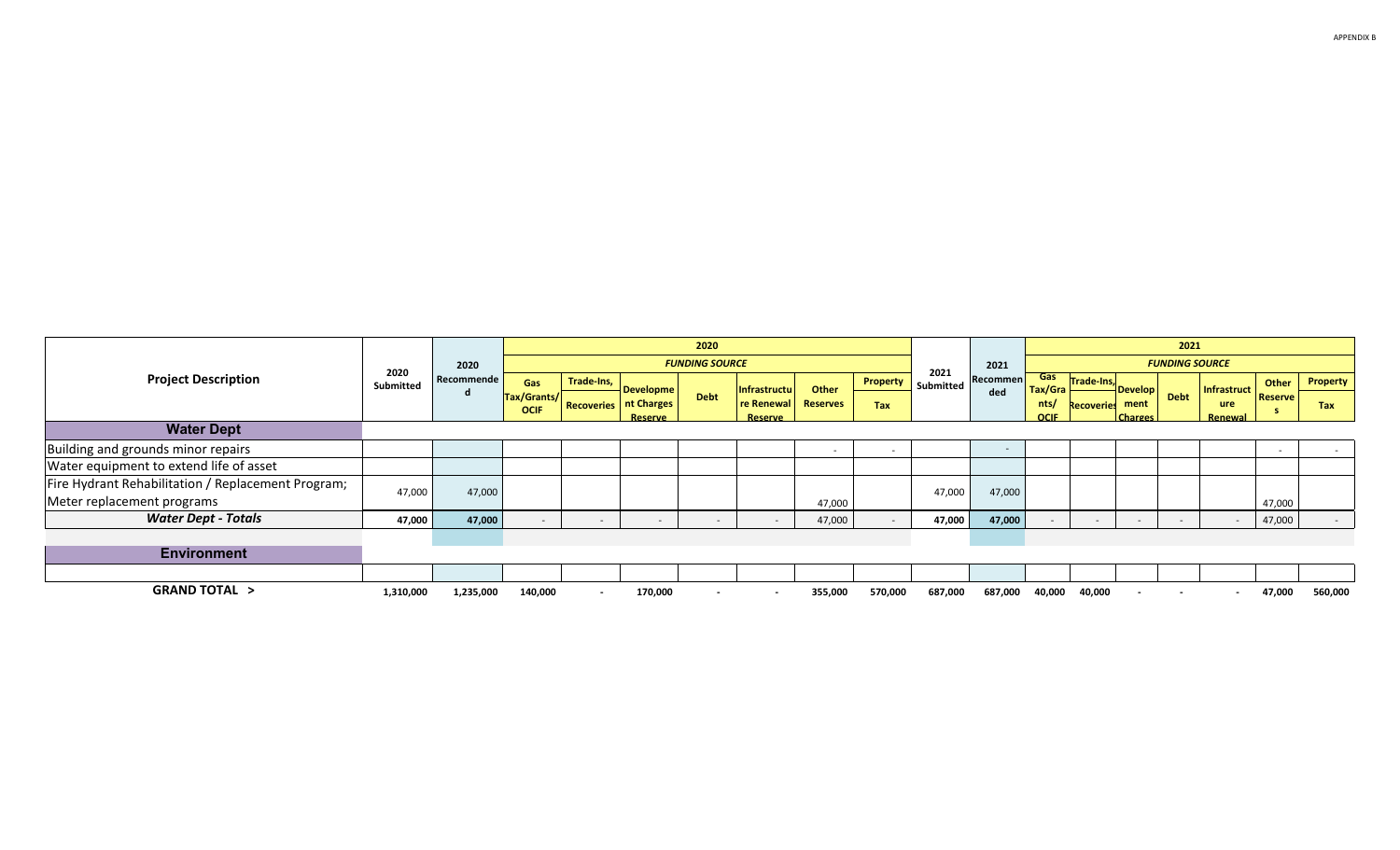|                                    | 2022   | 2022              | 2022                  |                 |                          |                 |                                  |                          |                 |  |  |
|------------------------------------|--------|-------------------|-----------------------|-----------------|--------------------------|-----------------|----------------------------------|--------------------------|-----------------|--|--|
|                                    |        |                   | <b>FUNDING SOURCE</b> |                 |                          |                 |                                  |                          |                 |  |  |
| <b>Project Description</b>         |        | Submitte Recommen | <b>Gas</b><br>Tax/Gr  | rade-In:        | <b>Develop</b><br>ment   | <b>Debt</b>     | <b>Infrastruct</b><br><b>ure</b> | <b>Other</b>             | <b>Property</b> |  |  |
|                                    | d      | ded               | ants/                 | ecoverio        |                          |                 |                                  | <b>Reserves</b>          | Tax             |  |  |
|                                    |        |                   | <b>OCIF</b>           |                 | <b>Charges</b>           |                 | <b>Renewal</b>                   |                          |                 |  |  |
| <b>GENERAL GOVERNMENT</b>          |        |                   |                       |                 |                          |                 |                                  |                          |                 |  |  |
| Server hardware replacement        |        |                   |                       |                 |                          |                 |                                  |                          |                 |  |  |
| Server software replacement        | 15,000 | 15,000            |                       |                 |                          |                 |                                  |                          | 15,000          |  |  |
|                                    |        |                   |                       |                 |                          |                 |                                  |                          |                 |  |  |
|                                    |        |                   |                       |                 |                          |                 |                                  |                          |                 |  |  |
|                                    |        |                   |                       |                 |                          |                 |                                  |                          |                 |  |  |
|                                    |        |                   |                       |                 |                          |                 |                                  |                          |                 |  |  |
|                                    |        |                   |                       |                 |                          |                 |                                  |                          |                 |  |  |
| <b>General Government - Totals</b> | 15,000 | 15,000            |                       | $\qquad \qquad$ | $\overline{\phantom{0}}$ | $\qquad \qquad$ | $\overline{\phantom{0}}$         | $\overline{\phantom{a}}$ | 15,000          |  |  |

| <b>FIRE &amp; EMERGENCY</b>    |        |        |  |  |  |        |
|--------------------------------|--------|--------|--|--|--|--------|
| Erin Exhaust System (portable) |        |        |  |  |  |        |
| Hose Cache                     |        |        |  |  |  |        |
| 1990 Tanker 57 replacement     |        |        |  |  |  |        |
| Rescue Truck Replacement (2)   |        |        |  |  |  |        |
| Rescue Gear Washer & Dryer     | 30.000 | 30,000 |  |  |  | 30,000 |
| <b>Fire Dept - Totals</b>      | 30,000 | 30,000 |  |  |  | 30,000 |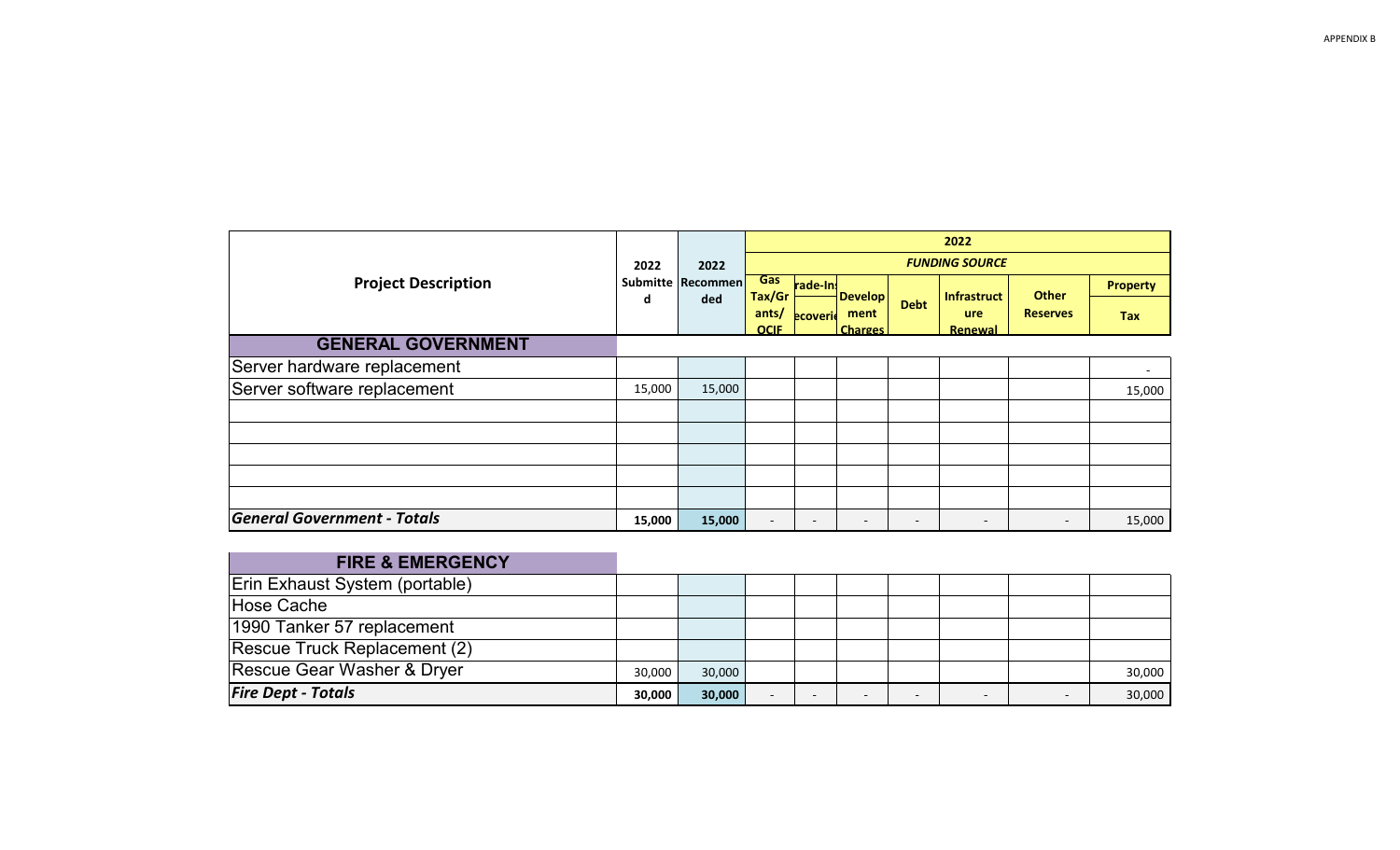|                                                     |           | 2022<br>Submitte Recommen<br>ded | 2022                   |                      |                        |             |                                  |                                 |                               |  |  |
|-----------------------------------------------------|-----------|----------------------------------|------------------------|----------------------|------------------------|-------------|----------------------------------|---------------------------------|-------------------------------|--|--|
|                                                     | 2022<br>d |                                  | <b>FUNDING SOURCE</b>  |                      |                        |             |                                  |                                 |                               |  |  |
| <b>Project Description</b>                          |           |                                  | Gas<br>Tax/Gr<br>ants/ | rade-In:<br>ecoverio | <b>Develop</b><br>ment | <b>Debt</b> | <b>Infrastruct</b><br><b>ure</b> | <b>Other</b><br><b>Reserves</b> | <b>Property</b><br><b>Tax</b> |  |  |
|                                                     |           |                                  | <b>OCIF</b>            |                      | <b>Charges</b>         |             | Renewal                          |                                 |                               |  |  |
| <b>ROADS</b>                                        |           |                                  |                        |                      |                        |             |                                  |                                 |                               |  |  |
| Station St Bridge & Dam (2017 Budget only had       |           |                                  |                        |                      |                        |             |                                  |                                 |                               |  |  |
| \$1.2m). This is a revised budget.                  |           |                                  |                        |                      |                        |             |                                  |                                 |                               |  |  |
| Partial reconstruct storm sewer for Daniel St from  |           |                                  |                        |                      |                        |             |                                  |                                 |                               |  |  |
| English South to new outlet on Wheelock             |           |                                  |                        |                      |                        |             |                                  |                                 |                               |  |  |
| Structure rehabilitation 2051 and 011 based on OSIM |           |                                  |                        |                      |                        |             |                                  |                                 |                               |  |  |
| report                                              |           |                                  |                        |                      |                        |             |                                  |                                 |                               |  |  |
| Downtown Boulevard upgrade to hard surface.         |           |                                  |                        |                      |                        |             |                                  |                                 |                               |  |  |
| Replace all grass in Downtown Erin (between East    |           |                                  |                        |                      |                        |             |                                  |                                 |                               |  |  |
| Church St. and Millwood Rd) with patterned concrete |           |                                  |                        |                      |                        |             |                                  |                                 |                               |  |  |
| or pavers.                                          |           |                                  |                        |                      |                        |             |                                  |                                 |                               |  |  |
| Rural Upgrade from gravel to surface treatment.     |           |                                  |                        |                      |                        |             |                                  |                                 |                               |  |  |
| 5th Line from Wellington Rd 22 to Sideroad 24       |           |                                  |                        |                      |                        |             |                                  |                                 |                               |  |  |
| <b>ECC Parking lot reconstruction</b>               |           |                                  |                        |                      |                        |             |                                  |                                 |                               |  |  |
| Rural Upgrade from gravel to surface treatment.     |           |                                  |                        |                      |                        |             |                                  |                                 |                               |  |  |
| Sideroad 17 from Wellington Rd 26 to 2nd Line       |           |                                  |                        |                      |                        |             |                                  |                                 |                               |  |  |
| Tandem axle snow plow truck-necessary to replace    |           |                                  |                        |                      |                        |             |                                  |                                 |                               |  |  |
| unit 23                                             |           |                                  |                        |                      |                        |             |                                  |                                 |                               |  |  |
| Tandem axle snow plow truck-necessary to replace    |           |                                  |                        |                      |                        |             |                                  |                                 |                               |  |  |
| unit 20                                             |           |                                  |                        |                      |                        |             |                                  |                                 |                               |  |  |
| <b>Roads Dept - Totals</b>                          |           |                                  |                        |                      |                        |             |                                  |                                 |                               |  |  |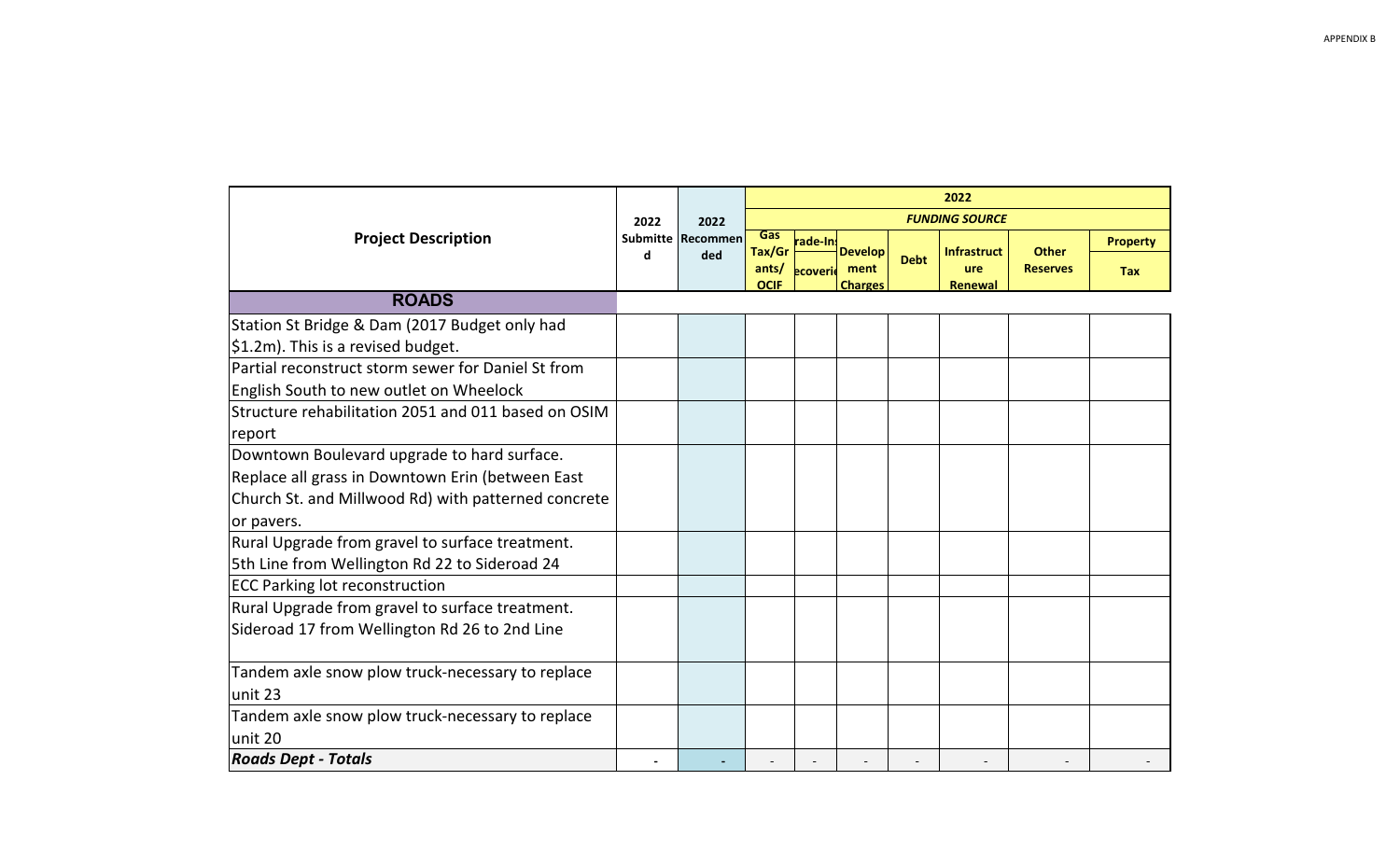|                                                                                                                                                                                     |         |                   | 2022                 |          |                                          |                       |                       |                 |                 |  |  |  |
|-------------------------------------------------------------------------------------------------------------------------------------------------------------------------------------|---------|-------------------|----------------------|----------|------------------------------------------|-----------------------|-----------------------|-----------------|-----------------|--|--|--|
|                                                                                                                                                                                     | 2022    | 2022              |                      |          |                                          | <b>FUNDING SOURCE</b> |                       |                 |                 |  |  |  |
| <b>Project Description</b>                                                                                                                                                          | d       | Submitte Recommen | Gas<br>Tax/Gr        | rade-In: |                                          |                       | <b>Infrastruct</b>    | <b>Other</b>    | <b>Property</b> |  |  |  |
|                                                                                                                                                                                     |         | ded               | ants/<br><b>OCIF</b> | ecoverid | <b>Develop</b><br>ment<br><b>Charges</b> | <b>Debt</b>           | ure<br><b>Renewal</b> | <b>Reserves</b> | <b>Tax</b>      |  |  |  |
|                                                                                                                                                                                     |         |                   |                      |          |                                          |                       |                       |                 |                 |  |  |  |
| <b>RECREATION</b>                                                                                                                                                                   |         |                   |                      |          |                                          |                       |                       |                 |                 |  |  |  |
| Erin Community Centre - accessibility<br>renovations; flat roof; ice resurfacer                                                                                                     |         |                   |                      |          |                                          |                       |                       |                 |                 |  |  |  |
| Recreation Software for online bookings                                                                                                                                             |         |                   |                      |          |                                          |                       |                       |                 |                 |  |  |  |
| Erin Community Centre - shared services<br>agreement \$20k sewage treatment; \$20k theatre<br>carpet replacement; flooring and other minor<br>renovations. Project cost is \$60,000 | 20,000  | 20,000            |                      |          |                                          |                       |                       |                 | 20,000          |  |  |  |
| Parks fencing; playground equipment; tractor;<br>bleachers;                                                                                                                         |         |                   |                      |          |                                          |                       |                       |                 |                 |  |  |  |
| <b>Emergency Response Centre allocations</b>                                                                                                                                        | 50,000  | 50,000            |                      |          |                                          |                       |                       |                 | 50,000          |  |  |  |
| Tractor compact loader and mower                                                                                                                                                    |         |                   |                      |          |                                          |                       |                       |                 |                 |  |  |  |
| Dog park                                                                                                                                                                            |         |                   |                      |          |                                          |                       |                       |                 |                 |  |  |  |
| Centre 2000 Theatre seating                                                                                                                                                         |         |                   |                      |          |                                          |                       |                       |                 |                 |  |  |  |
| Splash Pad                                                                                                                                                                          | 350,000 | 350,000           |                      |          |                                          |                       |                       |                 | 350,000         |  |  |  |